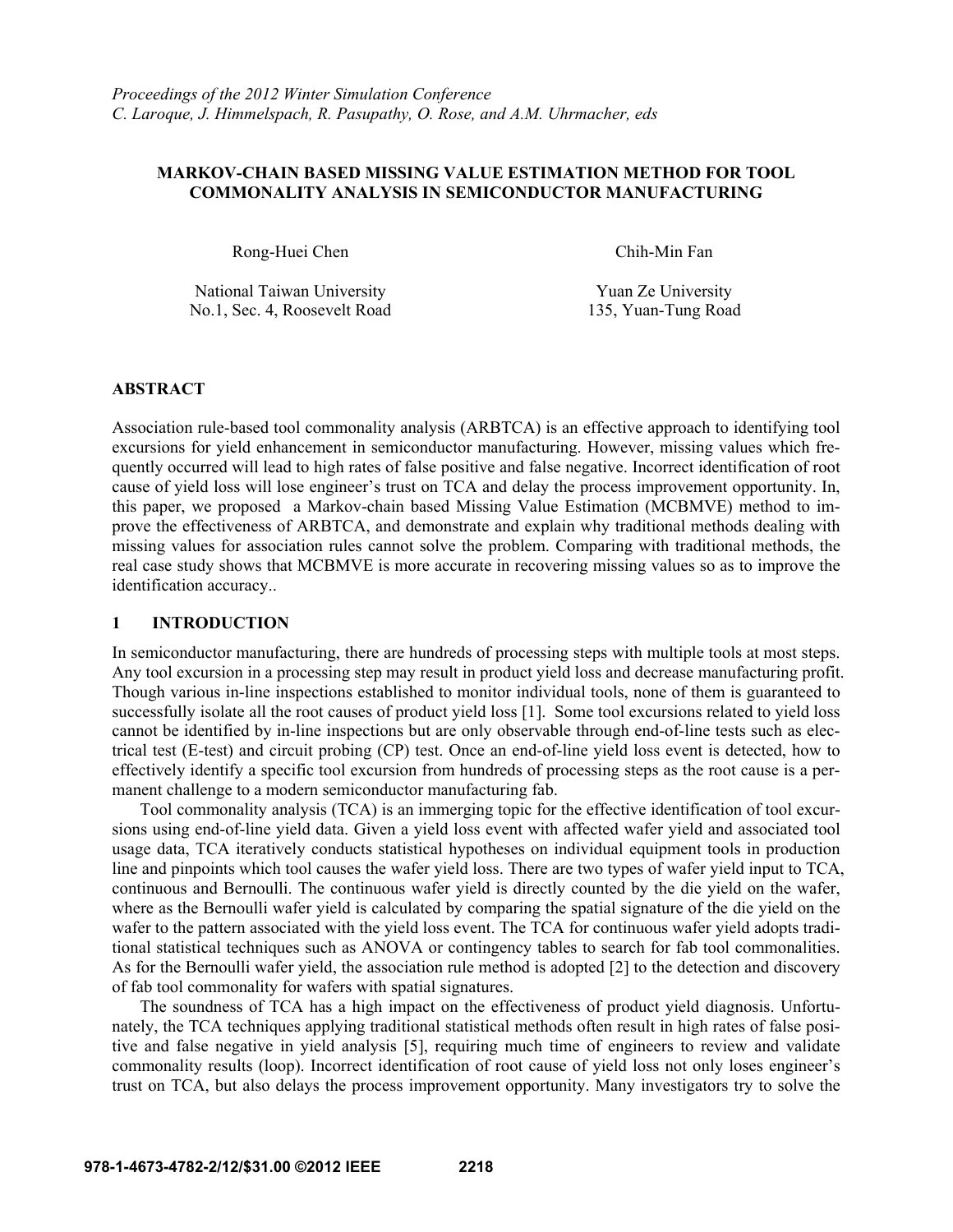problem of high false positive and high false negative rates in TCA [5], but they didn't address the impact of missing values.

 In our research, we focus on studying the treatment of missing values for the association rule-based TCA with Bernoulli end-of-line input. We found that missing values also lead to high rates of false positive and false negative in association rule-based TCA. However, no literature of association rule-based TCA has considered the missing values. Furthermore, we also found that traditional methods dealing with missing values for association rule such as RAR [3] and MVC [4] are not suitable for TCA applications.

 To cope with the problem of missing value, we adopt the Markov based probability model to evaluate the probability of missing values passing through which tool and in which time period in previous research [6]. In this paper, we compare with RAR and MVC method. First, we calculate conditional support and confidence pair with probabilities. Finally, we show our Markov based simulation method can decrease false positive and false negative rates in TCA effectively.

# **2 METHODOLOGY SURVEY FOR TOOL COMMONALITY**

The semiconductor manufacturing processes include several hundred of processing steps with multiple tools at most steps. The total number of tools across all of the steps typically exceeds 1000. Each lot includes 25 wafers and is processed by a single tool at each processing step. Besides, each wafer can have several thousands of die. Tool trajectories which are the sequence of tools at each step that processes a lot are determined by a scheduling algorithm. We define an error which is a tool that processes lots differently enough from other tools at the same step to impact performance of yield.

 Though various in-line inspections established to monitor individual tools, none of them is guaranteed to successfully isolate all the root causes of product yield loss [1]. Some tool excursions related to yield loss cannot be identified by in-line inspections but are only observable through end-of-line tests such as electrical test (E-test) and circuit probing (CP) test. Once an end-of-line yield loss event is detected, engineers face the challenge of locating steps from hundreds of processing steps with yield losing with little data and many possibilities.

 The yield analysis flow includes two parts, wafer pattern recognition and tool commonality analysis. In semiconductor manufacturing, current methodology for the detection and discovery of good/bad wafer is a manual process by checking the special patterns (a.k.a. spatial signatures) called wafer pattern recognition. Typically, wafers maps are reviewed by engineers. A score indicating the degree to which a wafer demonstrates the pattern is calculated. The wafer pattern recognition exist testing error because of manual process by engineers.

 Discovering which factory tool is causing the problem is the ultimate goal of tool commonality analysis (TCA) using end-of-line yield data. Given a yield loss event with affected wafer yield and associated tool usage data, TCA iteratively conducts statistical hypotheses on individual equipment tools in production line and pinpoints which tool causes the wafer yield loss. Unfortunately, the TCA techniques applying traditional statistical methods often result in high rates false positive and false negative in yield analysis [5], requiring much time of engineers to review and validate commonality results (loop). Incorrect identification of root cause of yield loss not only loses engineer's trust on TCA but also delays the process improvement opportunity. To discuss TCA problem in semiconductor manufacturing, we first define some notations as following:

## Table 1: Notations

|          | Operation id                                     |
|----------|--------------------------------------------------|
|          | Tool id                                          |
|          | Time period                                      |
| $N_R$    | Number of bad wafers                             |
| $N_{Bi}$ | Number of bad wafers passing through operation i |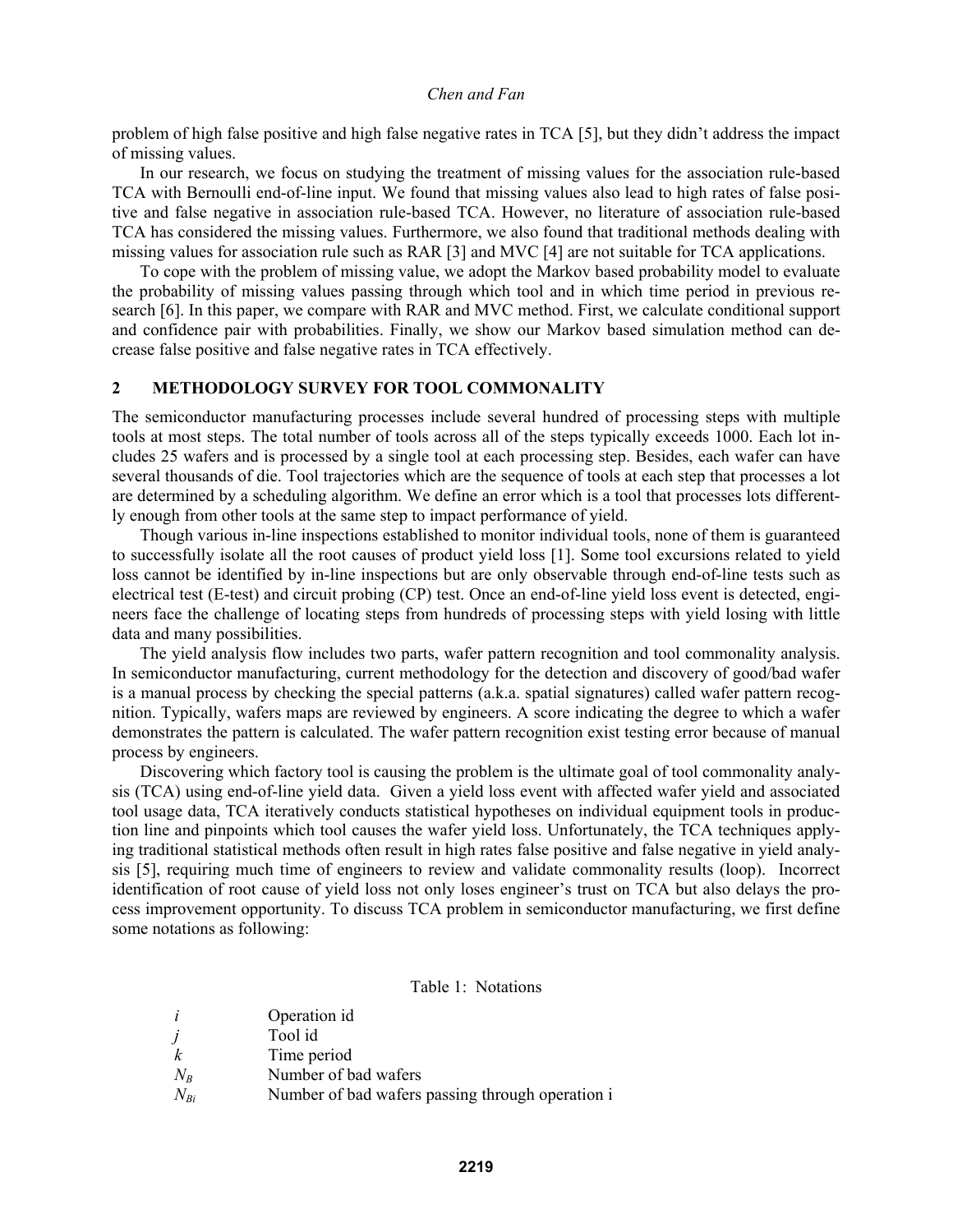| $N_{Bi}^{(O)}$                                                                           | Number of observed bad wafers passing through tool i                                   |  |
|------------------------------------------------------------------------------------------|----------------------------------------------------------------------------------------|--|
| $N_{Bi}{}^{(M)}$                                                                         | Number of missing bad wafers passing through operation i                               |  |
| $N_{ijk}$                                                                                | Number of wafers passing through operation i, tool j and time period k                 |  |
| $N_{Bii}$                                                                                | Number of bad wafers passing through operation i and tool j                            |  |
|                                                                                          | Number of bad wafers passing through operation i, tool j and time period k             |  |
| $\frac{N_{Bijk}}{N_{ijk}^{(O)}}$                                                         | Number of observed wafers passing through operation i, tool j and time pe-             |  |
|                                                                                          | riod k                                                                                 |  |
| $N_{ijk}{}^{(M)}$                                                                        | Number of missing wafers passing through operation i, tool j and time peri-            |  |
|                                                                                          | od k                                                                                   |  |
| $N_{Bijk}{}^{(O)}$                                                                       | Number of bad observed wafers passing through operation i, tool j and time             |  |
|                                                                                          | period k                                                                               |  |
| $N_{\mathit{Bijk}}{}^{(\mathit{M})}$                                                     | Number of bad missing wafers passing through operation i, tool j and time<br>period k  |  |
| $S_j$                                                                                    | Conditional support of tool j                                                          |  |
|                                                                                          | Confidence of tool j                                                                   |  |
| $\overset{\cdot C_{\text{j}}}{N_{\text{Gijk}}}\overset{\cdot O_{\text{j}}}{\rightarrow}$ | Number of good observed wafers passing through operation i, tool j and                 |  |
|                                                                                          | time period k                                                                          |  |
| $N_{Gijk}{}^{(M)}$                                                                       | Number of good missing wafers passing through operation i, tool j and time<br>period k |  |

### **2.1 Association Rules**

In this paper, we adopt association rules for tool commonality analysis with Bernoulli end-of-line input; the key idea is to efficiently search for the commonality data and look for fab tools and time periods where many of the affected wafers were processed and where only affected wafers were processed. we consider records of wafers which include passing through operation i, and tool j at time period k. we use association rule algorithm to calculate basic statistics of fab tool usages consisting of conditional support of tool j and confidence of tool j as following:

$$
S_j = \frac{N_{\text{Bij}}}{N_{\text{B}}}
$$
\n
$$
N_{\text{Bik}}
$$
\n(1)

$$
C_i = \frac{N_{Bijk}}{N_{ijk}}\tag{2}
$$

Accordingly, the conditional support of root cause is necessarily equal to 1. However, because of the false identification in wafer pattern recognition, the conditional support (C.S.) cannot be equal to 1, but still it must be close to 1. For the necessary condition, we will define a minimal conditional support (in our scenario, we set min  $C.S = 0.6$ ) and minimal confidence (in our scenario, we set min  $C = 0.6$ ) to screen the tool if it is not root cause.

In addition, when C.S. is the same, the higher confidence value is the more suspected root cause. If passing the min conditional support and confidence thresholds, we rank the remaining rules based upon their distance from the Peroto frontier on the conditional support-confidence plane and generate a ranking table. Each point at the line is the non-dominated solution which has the highest rank. Furthermore, we rank other points by the distance to the Peroto frontier. For example, the left side of Fig.1 shows that points A, B, C, D and E are on the Peroto frontier, and they are the non-dominated solutions. The point F is the latest rank because it is not on the Peroto frontier. In addition, the point C is the highest rank because of the longest distance to the red line (right side of Fig. 1).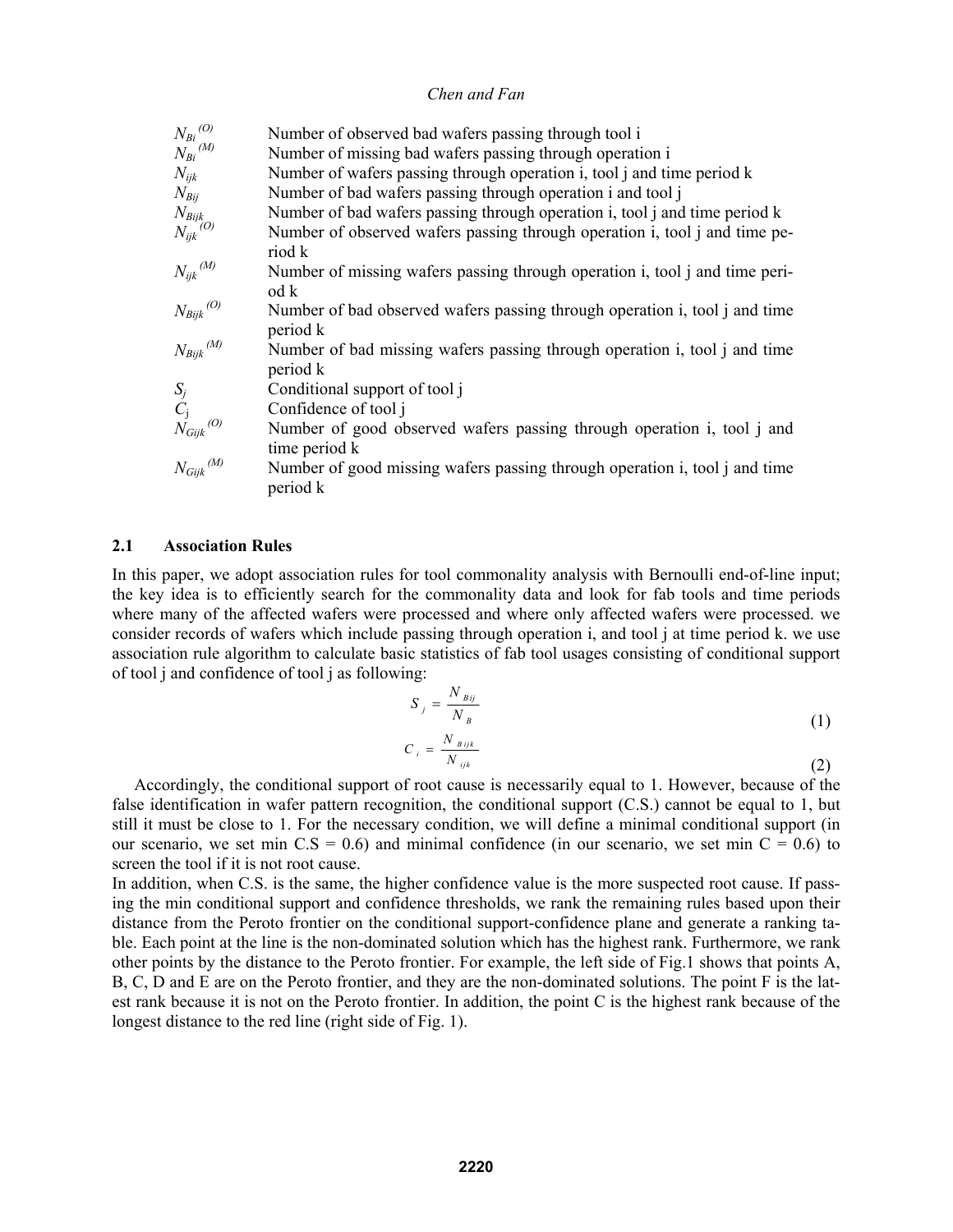

Figure 1: Ranking Rules on Peroto frontier

### 2.2 **Association Rules with missing Value**

With missing values, the association rules of conditional support of tool j and confidence of tool j are calculated as following:

$$
S_{j}^{direct} = \frac{N_{Bij}^{(O)} + N_{Bij}^{(M)}}{N_B} = \frac{N_{Bij}^{(O)} + N_{Bij}^{(M)}}{N_B} = \frac{N_{Bij}^{(O)} + 0}{N_B} = \frac{N_{Bij}^{(O)}}{N_B}
$$
\n
$$
C_{j}^{direct} = \frac{N_{Bijk}}{N_{ijk}} = \frac{N_{Bijk}^{(O)} + N_{Bijk}^{(M)}}{N_{ijk}^{(O)} + N_{ijk}^{(M)}} = \frac{N_{Bijk}^{(O)} + 0}{N_{ijk}^{(O)} + 0} = \frac{N_{Bijk}^{(O)}}{N_{ijk}^{(O)}}
$$
\n(4)

We can see that the conditional support and confidence calculating with missing values will be lower than the calculating without missing values. Also, it's possible that the conditional support and confidence value is lower than real situation. It is not desirable because the conditional support and confidence are lower than the conditional support threshold significantly. The tool which is a root cause would be screened out easily. This phenomenon will lead to false identification.

### 2.3 Robust Association Rule to deal with missing Value

To deal with missing values, the Robust Association Rule (RAR) approach is one of the popular approaches used in association rules. The key idea of the Robust Association Rule (RAR) approach [3] is using the association rules method to partially discard the missing values. Based on this concept, the conditional support  $\&$  confidence values are calculated by the RAR method as following:

$$
S_j^{RAR} = \frac{N_{Bij}^{(O)}}{N_B - N_{Bij}^{(M)}}
$$
(5)

$$
C_j^{RAR} = \frac{N_{Bijk}^{(O)} + N_{Bijk}^{(M)}}{N_{ijk}^{(O)} + N_{ijk}^{(M)}} = \frac{N_{Bijk}^{(O)} + 0}{N_{ijk}^{(O)} + 0} = \frac{N_{Bijk}^{(O)}}{N_{ijk}^{(O)}}
$$
(6)

In TCA, the RAR method can obtain the new conditional support values, but cannot adjust the confidence value. We can see that the conditional support value by RAR calculating will be higher than by association rules calculating. Also, it's possible that the conditional support value is higher than real situation. It's not good because the conditional supports are higher than the conditional support threshold significantly. The tool which is not a root cause would be identified as a root cause easily. The phenomenon will lead to false identification.

#### **2.4 M Missing Values Completion to deal with missing Value**

To deal with missing values, the Missing Values Completion (MVC) approach is another popular approach used in association rules. The key idea of the Missing Values Completion (MVC) approach [3] is to apply association rules to fill in missing values. In the MVC method, only association rules with a high confidence value (more than 95%) can be used to deal with the missing value problem. Thus, the conditional support and confidence values are calculated by the MVC method as following: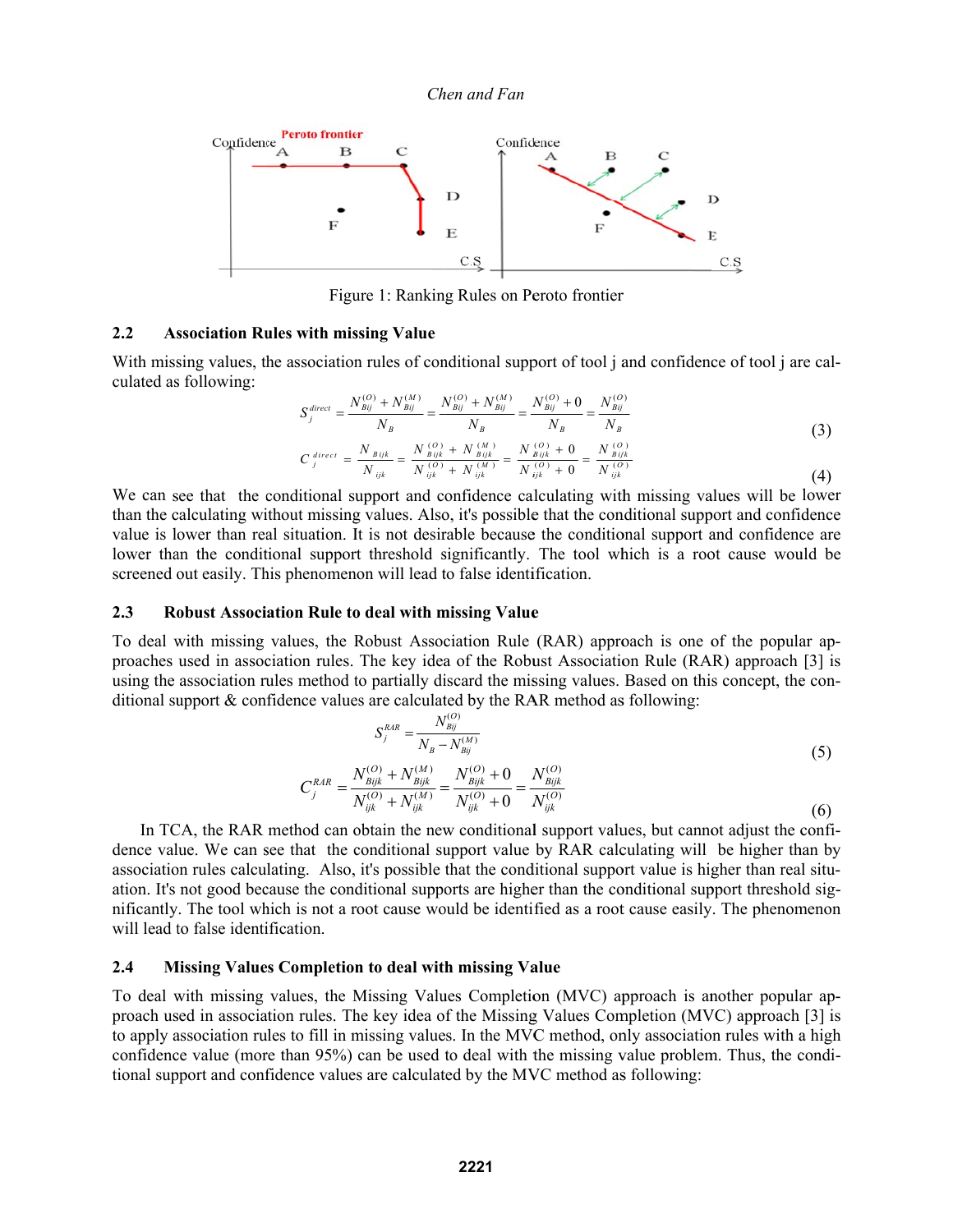$$
S_j^{MVC} = \frac{N_{Bij}^{(O)} + N_{Bij}^{(M,MVC)}}{N_B} \tag{7}
$$

where  $N_{\text{Bij}}^{(M,MVC)}$  is the evaluation value of missing bad wafer which pass thorough tool j and operation i by the MVC method

$$
C_j^{MVC} = \frac{N_{Bijk}}{N_{ijk}} = \frac{N_{Bijk}^{(O)} + N_{Bijk}^{(M,MVC)}}{N_{ijk}^{(O)} + N_{ijk}^{(M,MVC)}}
$$
(8)

 In TCA, the MVC method is not always useful, because the confidence value is always less than 95%. Also, even if the MVC method can obtain the new conditional support values, the conditional support calculation via MVC becomes higher than that without missing value consideration. The tool which is not a root cause would be identified as a root cause easily. Also, the conditional support and confidence value varies depending on the minimal confidence threshold value. Many tools often got the lower confidence without missing value consideration

## **3 MARKOV CHAIN BASED MISSING VALUE ESTIMATION (MCBMVE) ALGORITHM**

The main concept is to model whether the wafer passes the machine as Bernoulli distribution, and then based on the observed data, we can estimate whether the wafer with missing values passed the machine. Since the ratio of semiconductor wafer passing the machine should not very much, we assume the missing value follows the same Bernoulli distribution. Because error must be present following this assumption, we deal with the effect of error through iteration. Therefore, we adopt the Markov model to deal with missing values, and the core is state transition.

Based on above reasons, we implement a methodology based on the Markov chain model using traditional association rules to deal with the missing value problem. the inputs of algorithm are tool-time usage and good/bad information. If exist missing value in tool-time usage data, then evaluate the tool-time usage in step 1. In step 2, the algorithm recalculates conditional support, which is the percent of bad wafers captured by the rule. By requiring a minimal conditional support, many tools and time periods are removed. After calculating confidence, we can further filter the number of rules needed to be ranked by requiring a minimum confidence. If passing the min conditional support and confidence thresholds, then we rank the passing rules based on their distance to the Peroto frontier on the conditional support-confidence plane and generate a ranking table.

### **Step 1 tool-time usage evaluation**

The goal of step 1 is to evaluate tool usage for improvement of conditional support and evaluate tool-time usage to improve confidence. To evaluate tool usage, we first consider operation i and tool j. Suppose tool j\* in operation i is the root cause, the number of missing bad wafers passing through tool j\* in operation i

is denoted as  $N_{\text{Bij}*}^{(M)}$ , and it's satisfied following the equation:  $0 \le N_{\text{Bij}*}^{(M)} \le N_{\text{Bij}*}^{(M)}$ . We adopt the Markov Chain model to evaluate the missing bad wafers of operation i & tool j.

We create a Markov chain as follows: We have a set of states,  $S = \{s_1, s_3, s_2...s_r\}$ . In our model, states are defined as the number of missing bad wafers passing through tool j in operation i  $(N_{Bij}^{(M)})$ , and the all the states are depicted as following:

$$
S_r: N_{Bij^*}^{(M)}, r \in N, 0 \le r \le N_{Bi}^{(M)}
$$
\n(9)

 The process starts in one of these states and moves successively from one state to another. Each move is called a step. If the chain is currently in state  $s_m$ , then it moves to state  $s_n$  at the next step with a probability denoted by  $p_{mn}$ , and this probability does not depend upon which states the chain was in before the current state. Thus, we define transition probability( $p_{mn}$ ) which is the transition probability from state m at iteration t to state n at iteration t+1. Based on tool time information, transition probability ( $p_{mn}$ ) can be calculated as the following equation: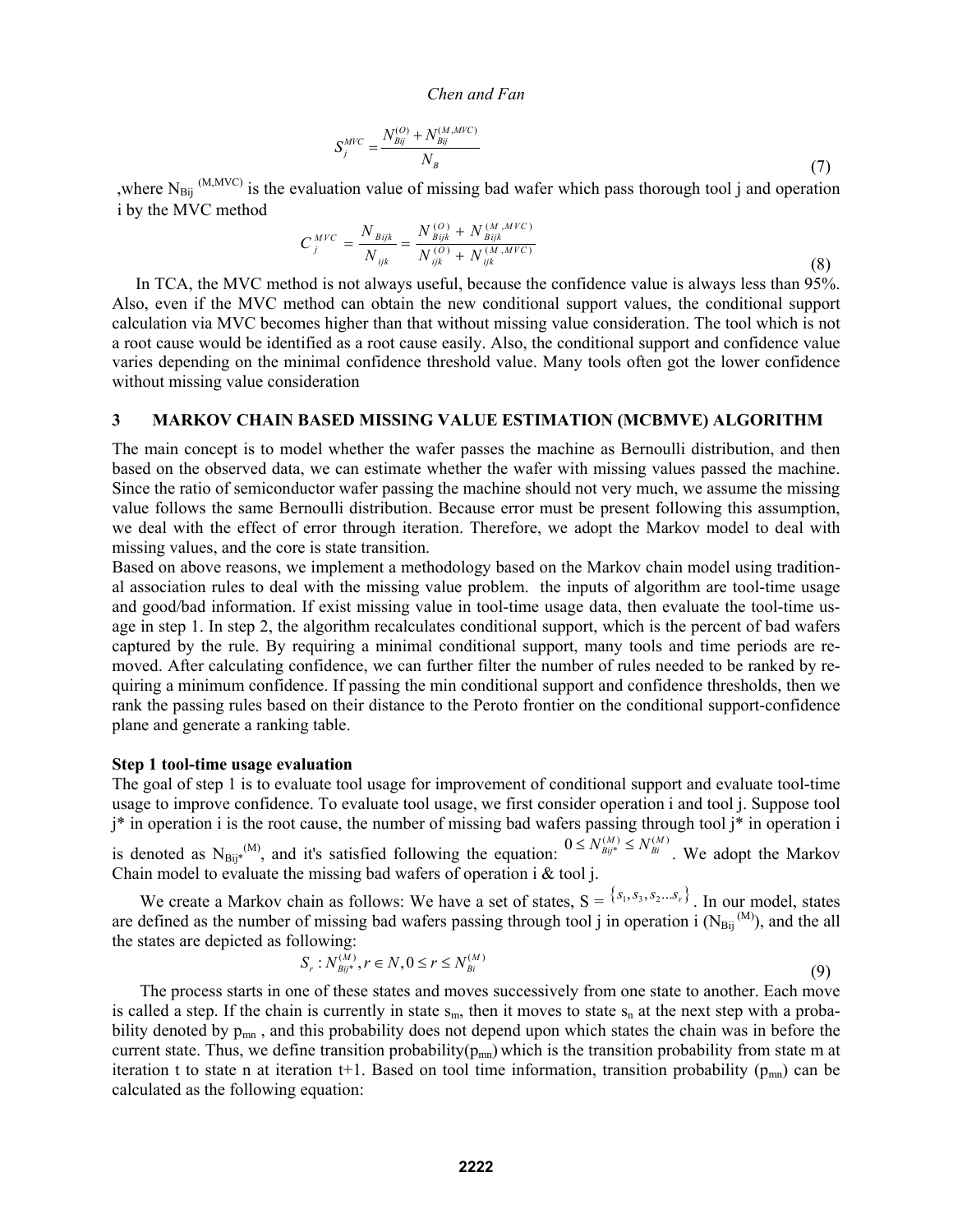$$
p_{mn} = C_n^{N_{bi}^{(M)}} (\hat{p}_{Bij^*})^{(n)} (1 - \hat{p}_{Bij^*})^{(N_{Bi}^{(M)} - n)}
$$
(10)

 $\label{eq:1} \hat{p}_{\scriptscriptstyle Bij^*} =$  where

 $\sqrt{\frac{N_{Bi}^{(O)} + N_{Bi}^{(M)}}{N_{Bi}^{(O)}}}$ , and m is the state at iteration t, n is the state at iteration t+1.

We now consider the long-term iteration of a Markov chain when it starts in a state chosen by a probability distribution on the set of states, which we will call a probability vector. If u is a probability vector which represents the initial state of a Markov chain, then we think of the t-th component of u as representing the probability that the chain starts in state  $s_m$ . Let P be the transition matrix of a Markov chain, and let u be the probability vector which represents the starting distribution. Then the probability that the chain is in state  $s_m$  after n steps is the ith entry in the vector

$$
\mathbf{u}^{(n)} = \mathbf{u} \mathbf{P}^n \tag{11}
$$

In this model, the initial states of transition matrix can be inferred by initial  $\hat{P}_{Bij^*}$ , and the convergence conditions is pr(state<sup>t</sup>)=Pr(state<sup>t+1</sup>). we use the model to estimate the missing value of bad wafer in operation *j* and tool *j*, while the states and conditional support follow the probability distribution. As the same, we can use the same concept to evaluate tool-time usage.

## Step 2 recalculate the conditional support and confidence

And then we consider the missing value, the number of bad wafer equal to number of bad wafer passing through operation *i* which includes observable and missing, and the statistics of conditional support of tool j and confidence of tool j are revised as following:

$$
\overline{N}_B = N_{Bi} = N_{Bi}^{(O)} + N_{Bi}^{(M)} = \sum_j N_{Bij}^{(O)} + \sum_j N_{Bij}^{(M)}
$$
\n(12)

$$
S_{j} = \frac{N_{Bij}}{N_{B}} = \frac{N_{Bij}^{(o)} + N_{Bij}^{(m)}}{N_{B}}
$$
(13)

$$
C_i = \frac{N_{Bijk}}{N_{ijk}} = \frac{N_{Bijk}^{(O)} + N_{Bijk}^{(M)}}{N_{ijk}^{(O)} + N_{ijk}^{(M)}}
$$
(14)

#### $\overline{\mathbf{4}}$ SIMULATION EXAMPLE TO COMPARE THE RESULT BETWEEN METHODS

The objective of our simulation study is to demonstrate the effect between different methods in ARBTCA. We use a simple case which consists of 20 wafers and 2 operations including 2 tools per operation to demonstrate the result between different algorithms.

#### $4.1$ **Direct Calculation**

In this case, the root cause is Tool A1, and red word marks missing values as shown in Fig.2. The missing values include tool wafers passing through and the time period in which wafers passed through.



Figure 2: Simple Example for comarison between methods

Without missing value consideration, the conditional support  $\&$  confidence values are directly calcu-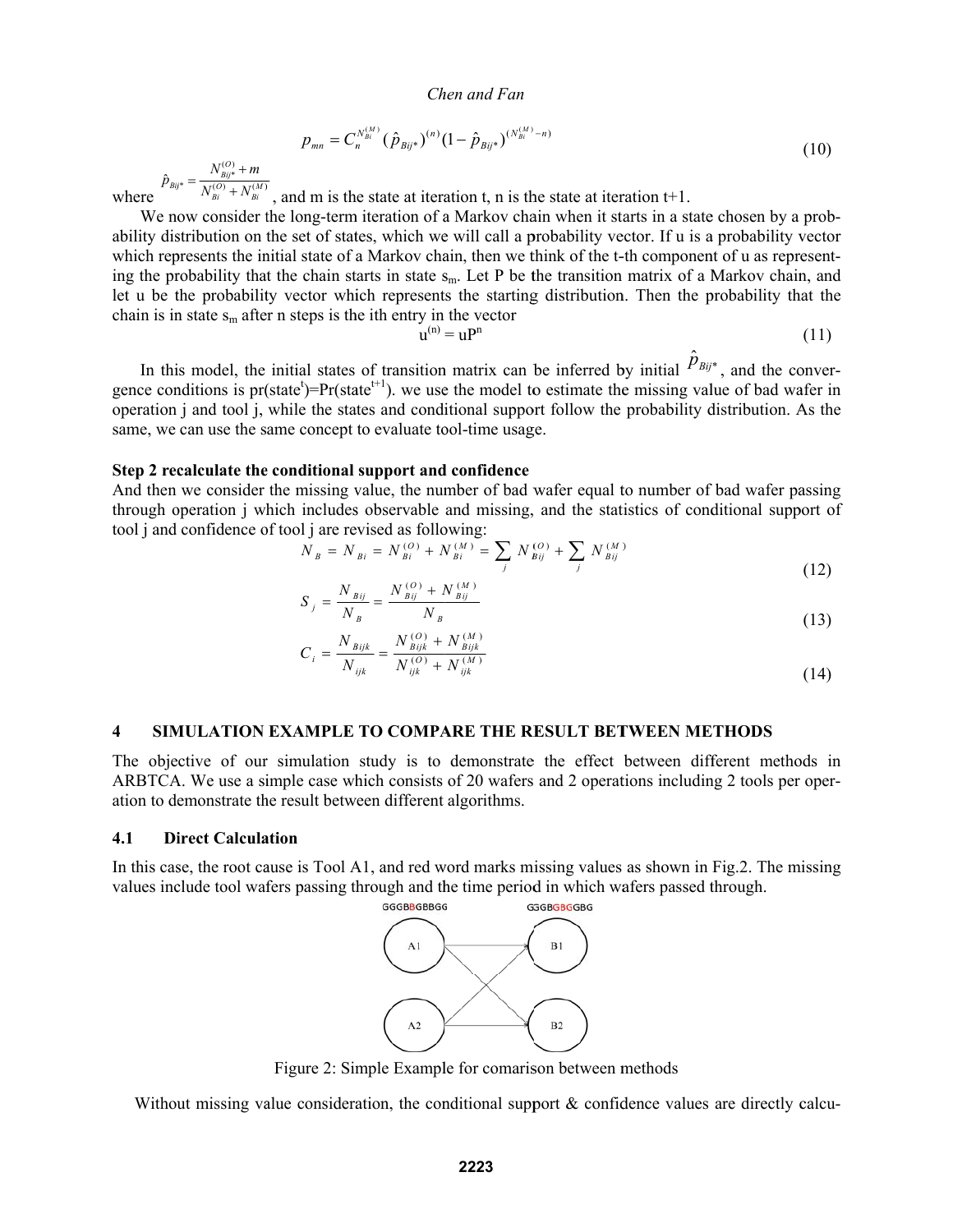lated as following:

$$
S_{A1}^{direct} = \frac{N_{Bij}^{(O)}}{N_B} = \frac{3}{6} = 0.5
$$
\n(15)

$$
C_{A1}^{direct} = \frac{N_{Bijk}^{(O)} + N_{Bijk}^{(M)}}{N_{ijk}^{(O)} + N_{ijk}^{(M)}} = \frac{N_{Bijk}^{(O)} + 0}{N_{ijk}^{(O)} + 0} = \frac{3}{4} = 0.75
$$
\n(16)

Besides tool A1, we use another tool which is not a root cause as example. We consider the data set in tool B1, which consists of 20 wafers with 3 missing. The missing values include tool wafers passing through and the time period in which wafers passed through. Without considering missing values, the conditional support & confidence values of tool B1 by a direct method as following:

$$
S_{B1}^{direct} = \frac{N_{Bij}^{(O)}}{N_B} = \frac{2}{6} = 0.33
$$
\n(17)

$$
C_{B1}^{direct} = \frac{N_{Bijk}^{(O)} + N_{Bijk}^{(M)}}{N_{ijk}^{(O)} + N_{ijk}^{(M)}} = \frac{N_{Bijk}^{(O)} + 0}{N_{ijk}^{(O)} + 0} = \frac{2}{3} = 0.66
$$
\n(18)

We can see that Both A1 and B1 will be screen out because the conditional support value is less than the minimal conditional support.

## **4.2 Calculation by RAR and MVC**

We compare the results of our method with two existing methods to deal with missing values, the RAR approach and the MVC approach.

The result of tool A1 & B1 are shown in Table 2. We can see that the RAR method can obtain the new conditional support values, but cannot adjust the confidence value. Besides, the conditional support of B1 become higher than conditional support of A1. It is not desirable because the conditional supports of tool B1 is higher than the conditional support threshold and root cause tool significantly.

The same phenomenon is found in the MVC method. We can see the MVC method can obtain the new conditional support values, but the conditional support of B1 becomes higher than tool A1. MVC is not suitable for dealing with missing values in this case. In root cause diagnosis, both RAR method  $&$  MVC methods present high risk of false identification. For example, tool B1 is not the root cause, but the conditional support and confidence values are increased highly through RAR & MVC methods. It will cause a higher rank than the real root cause.

| $N$ $_{Bij}$<br>$S^{\,RAR}_{\,A1}$<br>$N_B$                                                                                                                                                | $N$ $_{Bij}$<br>$S^{\,RAR}_{\,B\,1}$<br>$= 0.66$<br>$N_{B}$<br>$6 - 3$                                                                                                                                                                                          |
|--------------------------------------------------------------------------------------------------------------------------------------------------------------------------------------------|-----------------------------------------------------------------------------------------------------------------------------------------------------------------------------------------------------------------------------------------------------------------|
| $N_{\;Bij}^{\;(O)}$<br>$3 + 1$<br>$S^{\mathit{MVC}}_{\mathit{A1}}$<br>$= 0.66$<br>$N_B$                                                                                                    | $N\frac{(O)}{B\,ij}$<br>$3 + 3$<br>$S_{\mathit{B1}}^{\mathit{MVC}}$<br>$N_{B}$                                                                                                                                                                                  |
| $N_{Bijk}^{(O)}$<br>$N_{Bijk}^{(O)}$<br>$+ N$<br>Bijk<br>$C_{\scriptscriptstyle A1}^{\scriptscriptstyle RAR}$<br>$= 0.75$<br>$N_{ijk}^{(0)} + N_{ijk}^{(M)}$<br>$\overline{N_{ijk}^{(o)}}$ | $N_{Bijk}^{(O)}$<br>$C_{\mathfrak{g}_1}^{\mathfrak{RAR}}$<br>$= 0.66$<br>$\overline{N^{(o)}_{ijk}}$<br>$N_{ijk}^{(0)} + N_{ijk}^{(M)}$<br>$\mathbf{3}$                                                                                                          |
| $N_{Bijk}^{(O)}+N_{Bijk}^{(M)}$<br>$N_{_{Bijk}}^{(o)}+1$<br>$C^{MVC}_{A1}$<br>$N_{ijk}^{(0)}+1$<br>$N_{ijk}^{(o)}$<br>ĸ                                                                    | $N_{Bijk}^{(O)}+3$<br>$N_{Bijk}^{(O)}$<br>+ $N_{Bijk}^{(M)}$<br>К<br>$C_{\mathfrak{g}_1}^{\mathfrak{M}\mathfrak{V}\mathfrak{C}}$<br>$= 0.83$ <sup>*</sup><br>$\overline{N^{(o)}_{ijk}+3}$<br>$\overline{N^{(o)}_{ijk}+N^{(M)}_{ijk}}$<br>6<br><b>SKYE</b><br>細摩 |

Table 2: Result of RAR, MVC method of tool A1& B1

## **4.3 Calculation by MCBMVE**

We go through the MCBMVE algorithm to complete the missing value of tool B1 100 times, and then recalculate conditional support and confidence as following: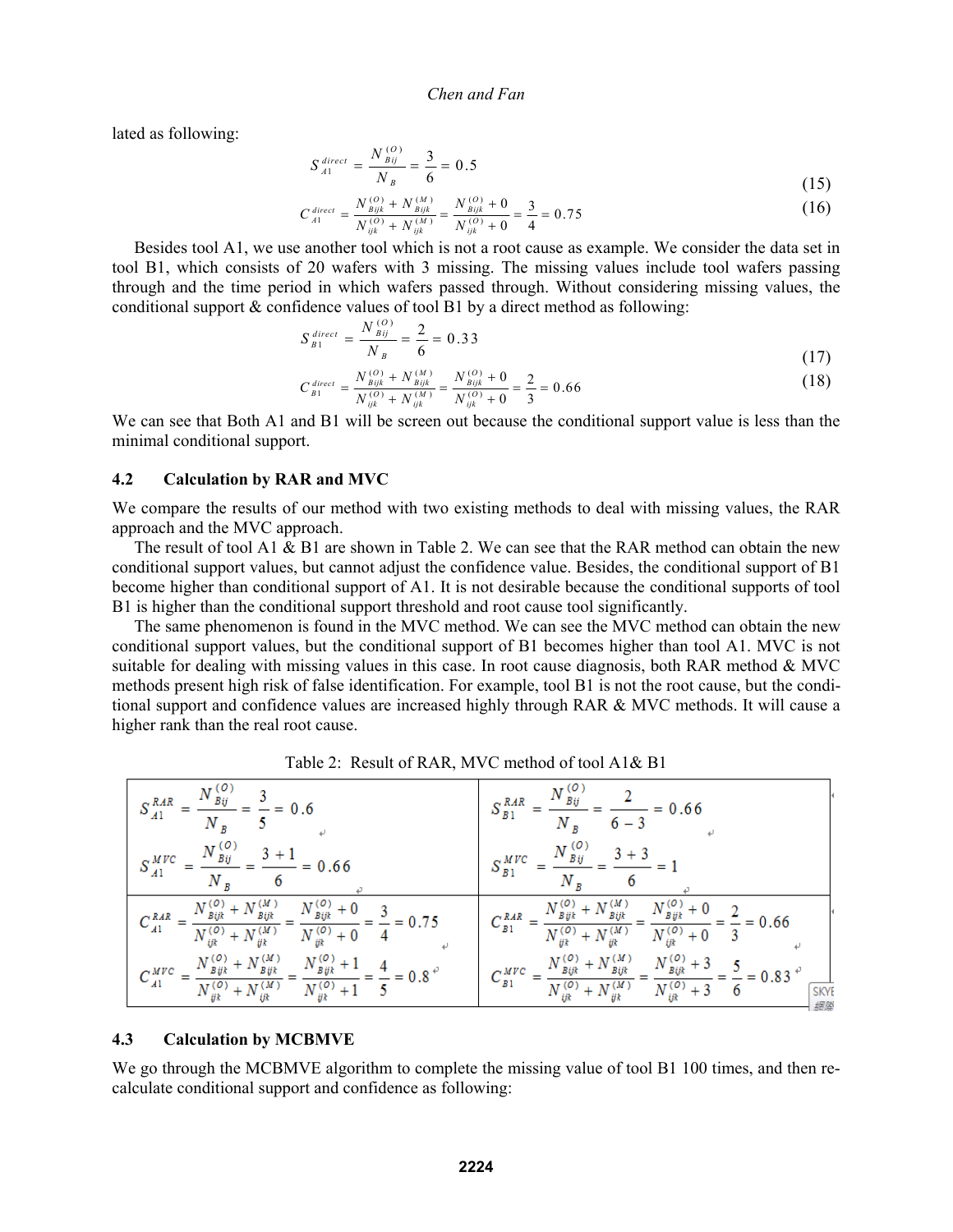$$
S_{A1}^{MCBMVC,ave} = \frac{N_{Bij}^{(O)}}{N_B} = \frac{3+1}{6} = 0.6
$$
\n(19)

$$
C_{A1}^{MCBMVC,ave} = \frac{N_{Bijk}^{(O)} + N_{Bijk}^{(M)}}{N_{in}^{(O)} + N_{in}^{(M)}} = \frac{3+1}{4+1} = \frac{4}{5} = 0.80
$$
\n(20)

In addition, the re-calculated conditional support  $\&$  confidence values of tool H1 and tool H2 by MCBMVE method, and the expected value of conditional support & confidence are calculated as follow $ing:$ 

$$
S_{B1}^{MCBMVC} = \frac{N_{Bij}^{(O)}}{N_B} = \frac{3+1}{6} = 0.495
$$
\n(21)

$$
C_{B1}^{MCBMVC} = \frac{N_{Bijk}^{(O)} + N_{Bijk}^{(M)}}{N_{ijk}^{(O)} + N_{ijk}^{(M)}} = \frac{N_{Bijk}^{(O)} + 0}{N_{ijk}^{(O)} + 0} = \frac{3}{6} = 0.5
$$
 (22)

We found that the conditional support-confidence pair of tool A1 has the highest conditional support  $(1)$  and confidence value  $(1)$ . It leads the ranking of tool A1 to rank 1.

We also found that the tool B1 will be screened out by the minimal conditional support. After using SBMVC algorithm to complete missing values, the tool that is not the root cause may not have largely changed in conditional support and confidence.

#### 5 **REAL CASE STUDY**

The objective of our case study is to demonstrate the effect of missing values in semiconductor data. Without consideration of missing values, traditional tool commonality renders higher false identification rates. It will require engineers to spend extra time checking. We use a real case which consists of 73 wafers and 50 operations including several tools per operation to demonstrate the accuracy and efficiency of MCBMVE algorithm. On average, each operation contains five tools, with a maximum of 8 and minimum of 1. The total tool count is 57. In this case, we analyze the 22 suspected tools that were selected by engineers' domain knowledge.

#### $5.1$ **MCBMVE Demonstration on Root Cause**

In this case, the root cause is Tool B1of operation B, which is a single tool. In tool B1, it exists missing values as shown in Fig.3. We can see that the missing values include tool wafers passing through and the time period in which wafers passed through. However, the operation B only contains one single tool B1, so we can identify the missing value of the tool easily.



Figure 3: Missing Value in Tool B1

Without missing value consideration, the result of association rules is shown on the left side of Fig.4. The x axis represents conditional support, and the y axis represents the confidence, and each point represents the conditional support- confidence pair of tool. The red line is Peroto frontier; each point at the line is the non-dominated solution which has the highest ranking level. Furthermore, the conditional supportconfidence pair will gain higher rank by higher support values. In addition, we rank other points by the distance to the Peroto frontier. The green color is the root cause  $(B1)$ ; the conditional support & confidence values are directly calculated as following: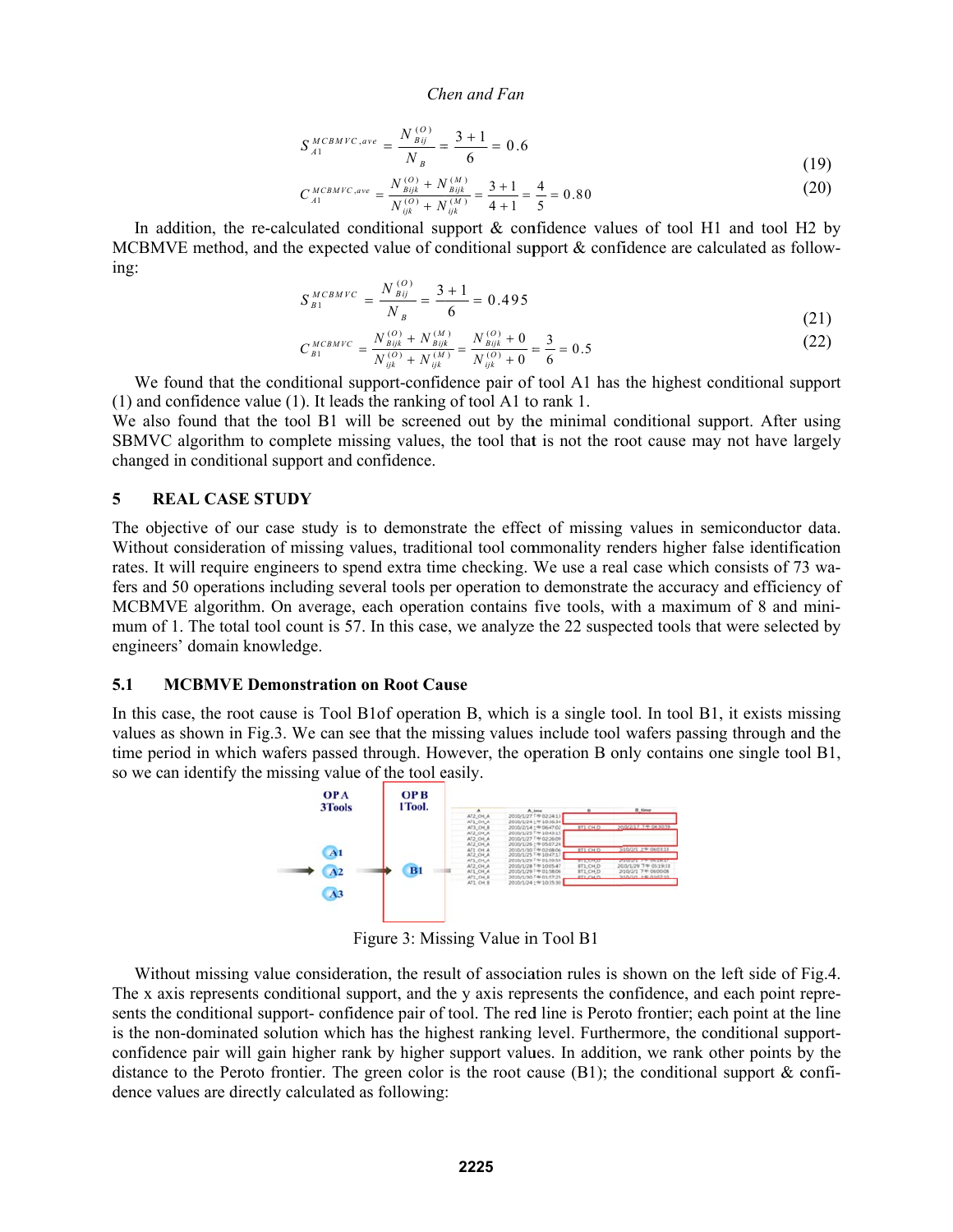$$
S_{B1}^{direct} = \frac{N_{By}}{N_B} = \frac{13}{23} = 0.57
$$
 (24)

$$
C_{B1}^{direct} = \frac{N_{Bijk}}{N_{ijk}} = \frac{13}{13} = 1
$$
\n(25)

we can see that B1 will be screen out because the conditional support value is less than the minimal conditional support. In addition, there are 6 tools' conditional supports higher than the tool B1 such as tool A2. In this case, the blue circle highlights the most suspected tool (A2). The conditional support  $\&$ confidence values are calculated as following:

$$
S_{A2}^{direct} = \frac{N_{Bij}}{N_B} = \frac{21}{23} = 0.91
$$
\n
$$
C_{A2}^{direct} = \frac{N_{Bijk}}{N_{ijk}} = \frac{21}{21} = 1
$$
\n(27)

We can see that only 21 bad wafers passing through tool A2, but considering false identification in wafer pattern recognition, it is not the real root cause.

On the contrary, we go through the MCBMVE algorithm to complete the missing value of tool B1 100 times, and then re-calculate conditional support and confidence as following:

$$
S_{B1}^{MCBMVE} = \frac{N_{Bij} + N_{Bij}^{(M)}}{N_B} = \frac{13 + 10}{23} = 1
$$
  
\n
$$
C_{B1}^{MCBMVE} = \frac{N_{Bijk} + N_{Bij}^{(M)}}{N_B} = \frac{13 + 10}{13.10} = 1
$$
\n(28)

$$
N_{\text{B1}}^{MCBMVE} = \frac{N_{\text{Bijk}} + N_{\text{Bijk}}^{(M)}}{N_{\text{ijk}} + N_{\text{ijk}}^{(M)}} = \frac{13 + 10}{13 + 10} = 1\tag{29}
$$

The conditional support-confidence pair is shown on the right side of Fig.4. We found that the conditional support-confidence pair of tool B1 is at Peroto frontier and tool B1 has the highest conditional support (1) and confidence value (1). It leads the ranking of tool B1 to rank 1.



Figure 4: Result of Pareto Frontier

In this case, we compare the results with the traditional methods: RAR method and MVC method as shown in Table 3. We can see the results of the RAR method, both the conditional support and confidence values are revised to 1. The same phenomenon occurred in the MVC method, when both the conditional support and confidence values are revised to 1. These phenomenon show that our SBMVC method has the same performance as the two traditional methods in a single tool.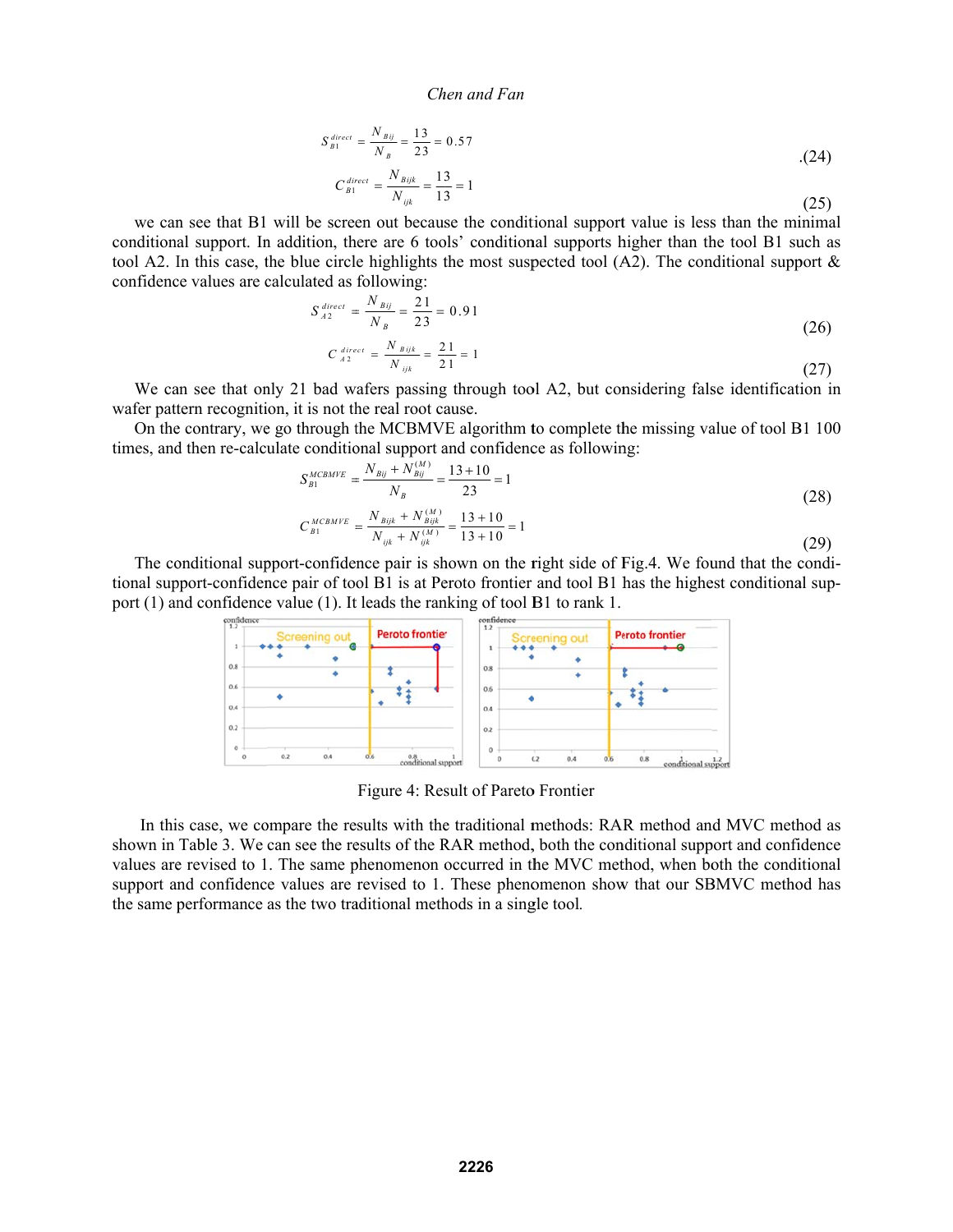| <b>Method</b>                      | <b>Result-</b>                                                                                                                                                                | التعد |
|------------------------------------|-------------------------------------------------------------------------------------------------------------------------------------------------------------------------------|-------|
| $\mathbf{R} \mathbf{A} \mathbf{R}$ | $N_{\underline{\it Bij}}$<br>13<br>$=\frac{N_{\mathcal{B}ij}^{\vee\vee}}{N_{\mathcal{B}}-N_{\mathcal{B}i}^{(M)}}$ :<br>$S_{B1}^{RAR}$ :<br>$-\frac{}{23-10}$<br>$N_{B}$<br>47 | e     |
|                                    | $N_{Bijk}$<br>$\frac{N_{Byk}^{(0)}}{N_{ijk}^{(0)}} = \frac{13}{13} = 1$ .<br>$C_{\mathit{B1}}^{\mathit{RAR}}$ .<br>$\bar N_{\mathit{y}\mathit{k}}$                            | P     |
| $MVC\phi$                          | $=\frac{N_{By}}{N_{By}}=\frac{13+10}{10}=1.$<br>$S_{\scriptscriptstyle{\mathcal{B}}1}^{\scriptscriptstyle{MVC}}$<br>23<br>$N_{_B}$                                            | ↩     |
|                                    | $\frac{N_{Bijk}}{N_{Bijk}} = \frac{13+10}{N_{Bijk}}$<br>$C_{\mathcal{B}1}^{\mathcal{M}\mathcal{V}\mathcal{C}}$<br>$=1$ .<br>$13 + 10$<br>$N_{ijk}$                            | P     |

Table 3: Result of RAR, MVC Method of Op. B

## **5.2 MCBMVE Demonstration on non-Root Cause**

Besides operation B, we use another real case in semiconductor fabs to compare the accuracy and efficiency with RAR and MVC algorithm. We consider the data set in operation H, which consists of two tools and a total of 73 wafers. In operation H, there are 23 bad wafers, of which 12 are observed and 13 bad wafers are missing. The missing values include tool wafers passing through and the time period in which wafers passed through. Because the operation H is not a single tool, we cannot identify missing values of the tool. Without considering missing values, the conditional support & confidence values of tool H1 and tool H2 are calculated by a direct method as following:

$$
S_{H1}^{direct} = \frac{N_{Bij}}{N_B} = \frac{5}{23} = 0.21
$$
\n(30)

$$
C_{H1}^{direct} = \frac{N_{Bijk}}{N_{ijk}} = \frac{5}{13} = 0.38
$$
\n(31)

$$
S_{H2}^{direct} = \frac{N_{Bij}}{N_B} = \frac{7}{23} = 0.3
$$
\n(32)

$$
S_{H2}^{direct} = \frac{N_{Bijk}}{N_{ijk}} = \frac{7}{15} = 0.46
$$
\n(33)

We can see that tool H1 and tool H2 are less than the minimal conditional support, so they will be screened out.

 In addition, the re-calculated conditional support & confidence values of tool H1 and tool H2 by MCBMVE method, and the expected value of conditional support  $\&$  confidence are calculated as following:

$$
S_{H1}^{MCBMVE,ave} = \frac{N_{Bij}}{N_B} = 0.41
$$
\n(34)

$$
C_{H2}^{MCBMVE,ave} = \frac{N_{Bijk}}{N_{ijk}} = \frac{5}{13} = 0.43
$$
\n(35)

$$
S_{H2}^{MCBMVE,ave} = \frac{N_{Bij}}{N_B} = 0.49
$$
\n(36)

$$
C_{H2}^{MCBMVE,ave} = \frac{N_{Bijk}}{N_{ijk}} = \frac{5}{13} = 0.39
$$
\n(37)

We can found that the tool H1 and tool H2 will be screened out by the minimal conditional support.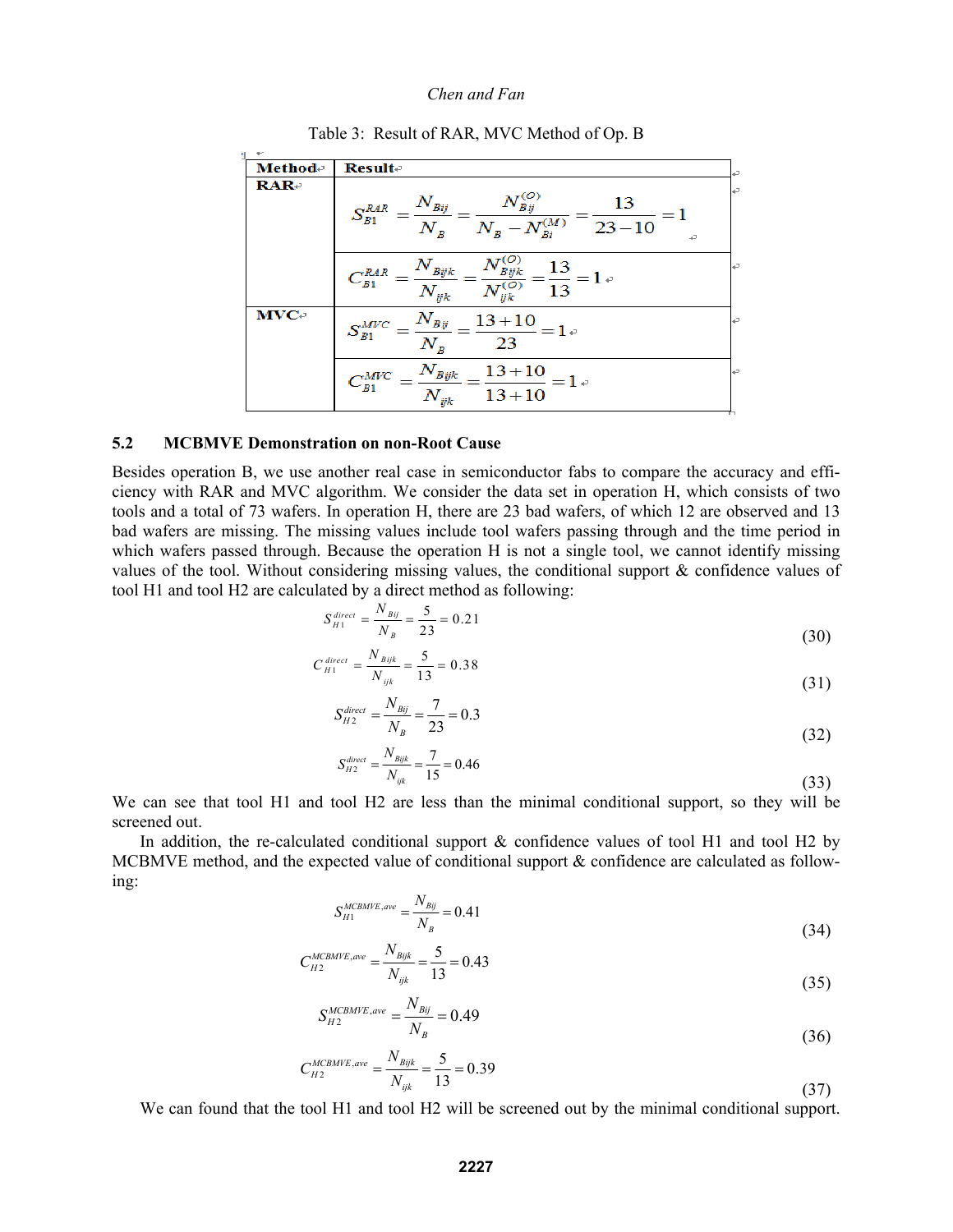After using MCBMVE algorithm to complete missing values, the tool that is not the root cause may not have largely changed in conditional support and confidence.

 We compare the results of our method with two existing methods to deal with missing values, the RAR approach and the MVC approach. The result of tool H1 & H2 are shown in Table 4. We can see that the RAR method can obtain the new conditional support values, but cannot adjust the confidence value. Besides, the conditional support calculation via RAR become higher than that without missing value consideration. It is not desirable because the conditional supports are higher than the conditional support threshold significantly. Also, in semiconductor manufacturing, there are many cases for yield diagnosis with few wafers.

 The same phenomenon is found in the MVC method. We can see the MVC method can obtain the new conditional support values, but the conditional support calculation via MVC become higher than that without missing value consideration. Besides, the conditional support and confidence value highly vary depending on the minimal confidence threshold value. Many tools often got the lower confidence without missing value consideration. MVC is not suitable for dealing with missing values in semiconductor because all the values are missing such as tool information and tool-time information. There are not enough rules to tell us how to obtain above information by MVC. In root cause diagnosis, both RAR method & MVC methods present high risk of false identification. For example, neither tool H1 nor tool H2 is the root cause, but the conditional support and confidence values are increased highly through RAR & MVC methods. It will cause a higher rank than the real root cause.

| <b>Method</b> | $Resulte$                                                                                                          |                                                                                                            |
|---------------|--------------------------------------------------------------------------------------------------------------------|------------------------------------------------------------------------------------------------------------|
| $RAR -$       | $S_{H1}^{RAR} = \frac{N_{Bij}}{N_B} = \frac{N_{Bij}^{(O)}}{N_B - N_{Bi}^{(M)}} = \frac{5}{23-11} = 0.42$           | $S_{H2}^{RAR} = \frac{N_{Bij}}{N_B} = \frac{N_{Bij}^{(O)}}{N_B - N_{Bi}^{(M)}} = \frac{7}{23 - 11} = 0.64$ |
|               | P                                                                                                                  | ₽                                                                                                          |
|               | $C_{H1}^{RAR} = \frac{N_{Bijk}}{N_{ijk}} = \frac{N_{Bijk}^{(O)}}{N_{ijk}^{(O)}} = \frac{5}{13} = 0.38 \, \text{m}$ | $C_{H2}^{RAR} = \frac{N_{Byk}}{N_{ijk}} = \frac{N_{Bijk}^{(O)}}{N_{ijk}^{(O)}} = \frac{7}{15} = 0.46$      |
| $MVC-$        | $S_{H1}^{MVC} = \frac{N_{Bij}}{N_R} = \frac{5+11}{23} = 0.7$                                                       | $S_{H2}^{MVC} = \frac{N_{Bij}}{N_R} = \frac{7+11}{23} = 0.78$                                              |
|               | confidence > threshold, $N_{Bii}^{(M,MVC)} = 11^{S}$                                                               | confidence > threshold, $N_{Bij}^{(M,MVC)} = 11$                                                           |
|               | $C_{H1}^{MVC} = \frac{N_{Bijk}}{N_{ijk}} = \frac{5+11}{13+15} = 0.57$                                              | $C_{H2}^{MVC} = \frac{N_{Bijk}}{N_{ijk}} = \frac{7+11}{15+15} = 0.6$                                       |
|               | confidence > threshold, $N_{ijk}^{(M,MVC)} = 15^{4}$                                                               | confidence > threshold, $N_{ijk}^{(M,MVC)} = 15$                                                           |

Table 4: Result of RAR, MVC Method of Op. H

### **6 CONCLUSION**

In industry practice, the association rule-based TCA is believed to be an effective approach to identifying tool excursions for yield enhancement. However, we found that missing values lead to high rates of false positive and false negative in association rule-based TCA. Thus, the recovery of missing values is an important issue to address before conducting TCA. The MCBMVE method proposed applies the Bernoulli distribution to derive the transition probabilities for updating the state probabilities of missing values until the convergence criterion is met. Comparing MCBMVE with the RAR or MVC method, this study found that the MCBMVE method has the same performance as RAR and MVC methods in root cause tools, and has better performance in non-root cause tools. The real case study shows that MCBMVE is more accurate in recovering missing values so as to improve the identification accuracy in TCA.